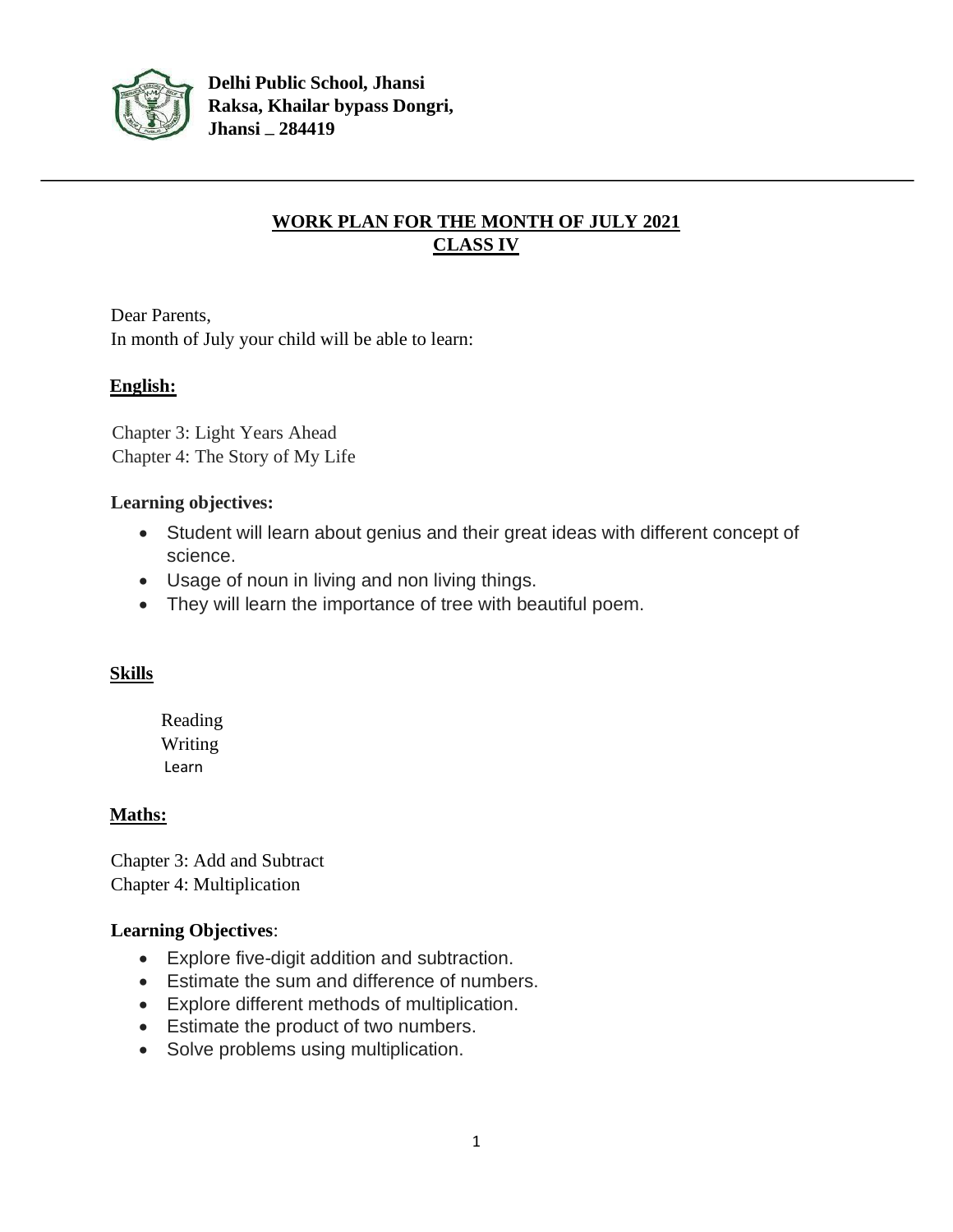#### **Skills**

Explore Estimate **Solve** 

# **Science**

Chapter 3: It's All A Cycle Chapter 4: A Journey Of Food

# **Learning Objectives:**

- Understand the importance of reproduction in animal.
- Learn about the life cycle of different animals.
- Explore the similarity and difference between the life cycle of different animals.

# **Skills**

 Understanding Learn Explore

# **S.ST.:**

Chapter 3: Many States, One Country Chapter 4: India- A Land Of Diversity

#### **Learning Objectives:**

- Students will learn about India's neighbour.
- They will learn about the states and union territories of India.
- They will also learn about various landforms and rivers in India.
- Students learn about the cultural diversity in India.
- They will understand the concept of unity in diversity.

#### **Skill**:

Learn Understand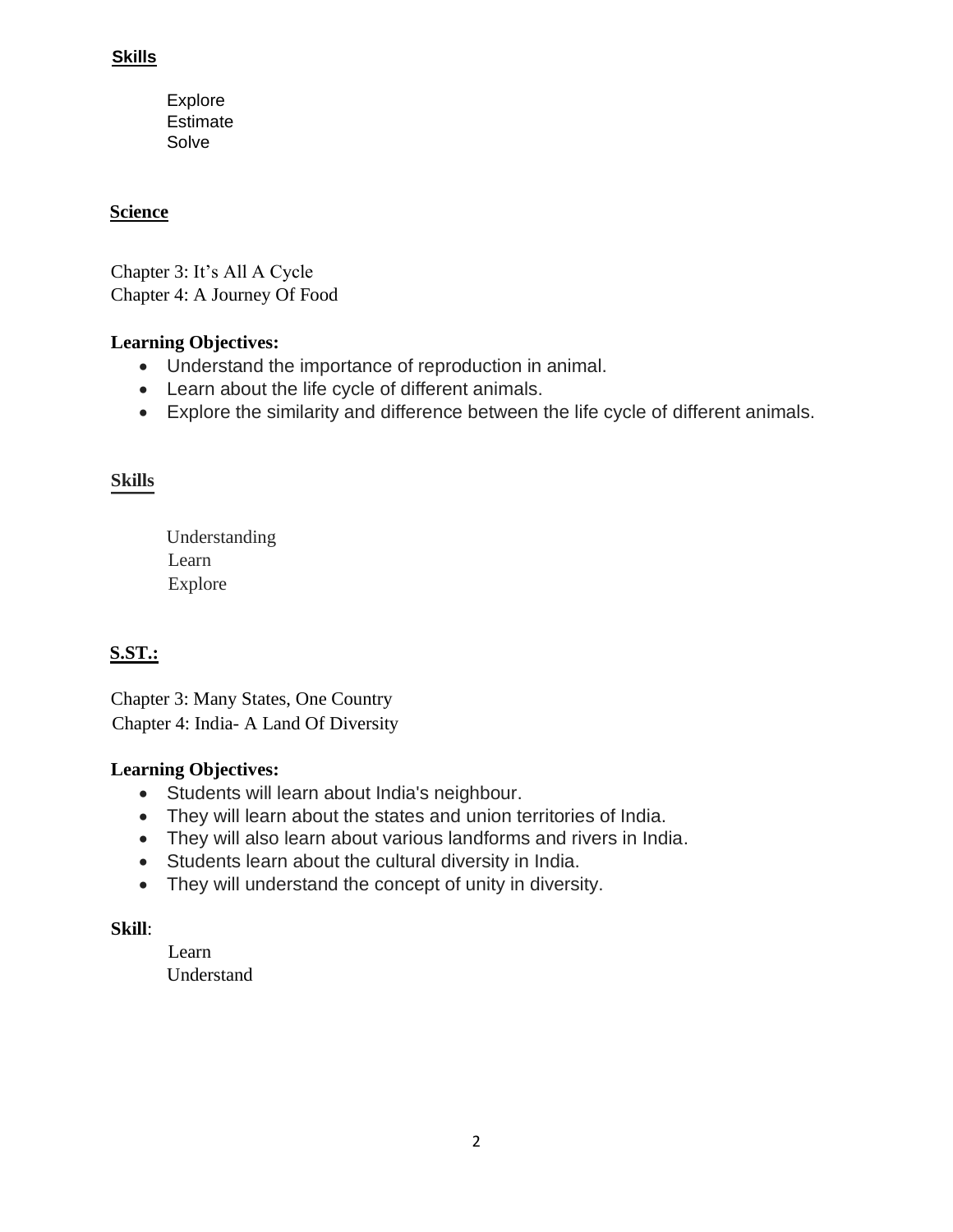# **ह िंदी**

दे!

हिंदी साहित्य पाठ 3 -किरमिच की गेंद पाठ 4- पापा जब बच्चे थे िौशल : बच्चों का गेंद और उससे संबंधित जुड़े खेलों के प्रति उत्साह। हमें अपने दृढ़ संकल्प के साथ एक अच्छा इंसान बनना चाहिए। हिंदी व्याकरण पाठ 2 -वर्ण विचार िौशल : वर्ण एवं वर्णों के भेदों से अवगत **कहिता :** कोई लाके मुझे दे कुछ रंग भरे फूल कुछ खट्टे-मीठे फल थोड़ी बांसुरी की धुन थोड़ा जमुना का जल कोई लाके मुझे

एक सोना जड़ा दिन एक रूपों भरी रात एक फूलों भरा गीत एक गीतों भरी बात कोई लाके मुझे दे ! एक छाता गांव का एक दूब की घड़ी एक बादलों का कोट एक दूध की छड़ी कोई लाके मुझे दे! एक छुट्टी वाला दिन एक अच्छी- सी किताब एक मीठा सा सवाल एक नन्हा सा जवाब कोई लाके मुझे दे !

3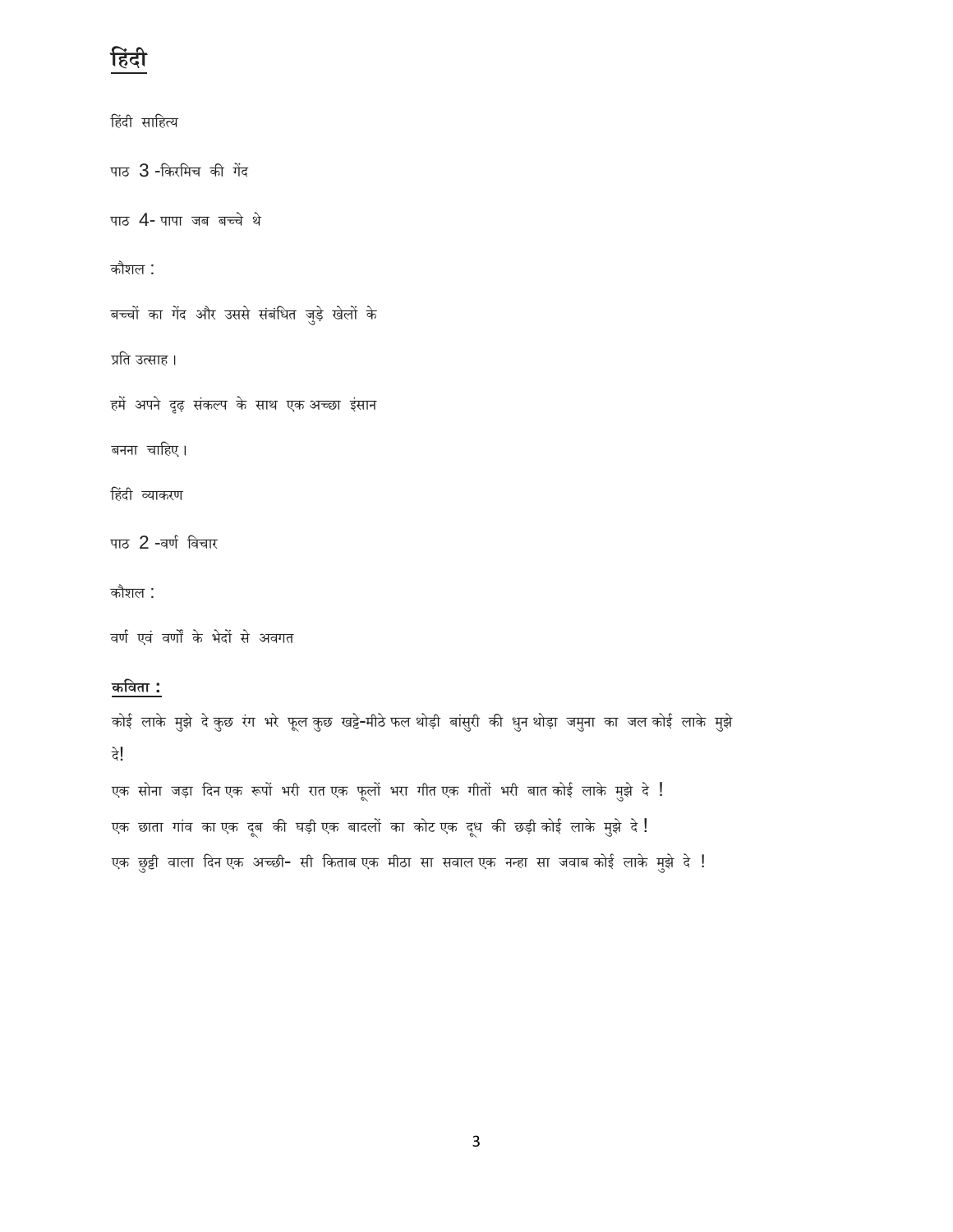श्लोक और **दो**हा :



#### **Computer:**

Chapter 2: Fun with circles and polygons Chapter 3: Manage files and folders

#### **Learning Objectives:**

• Learn how to manage files and folders

#### **Skills**

**Create** Learn

#### **English Poem**